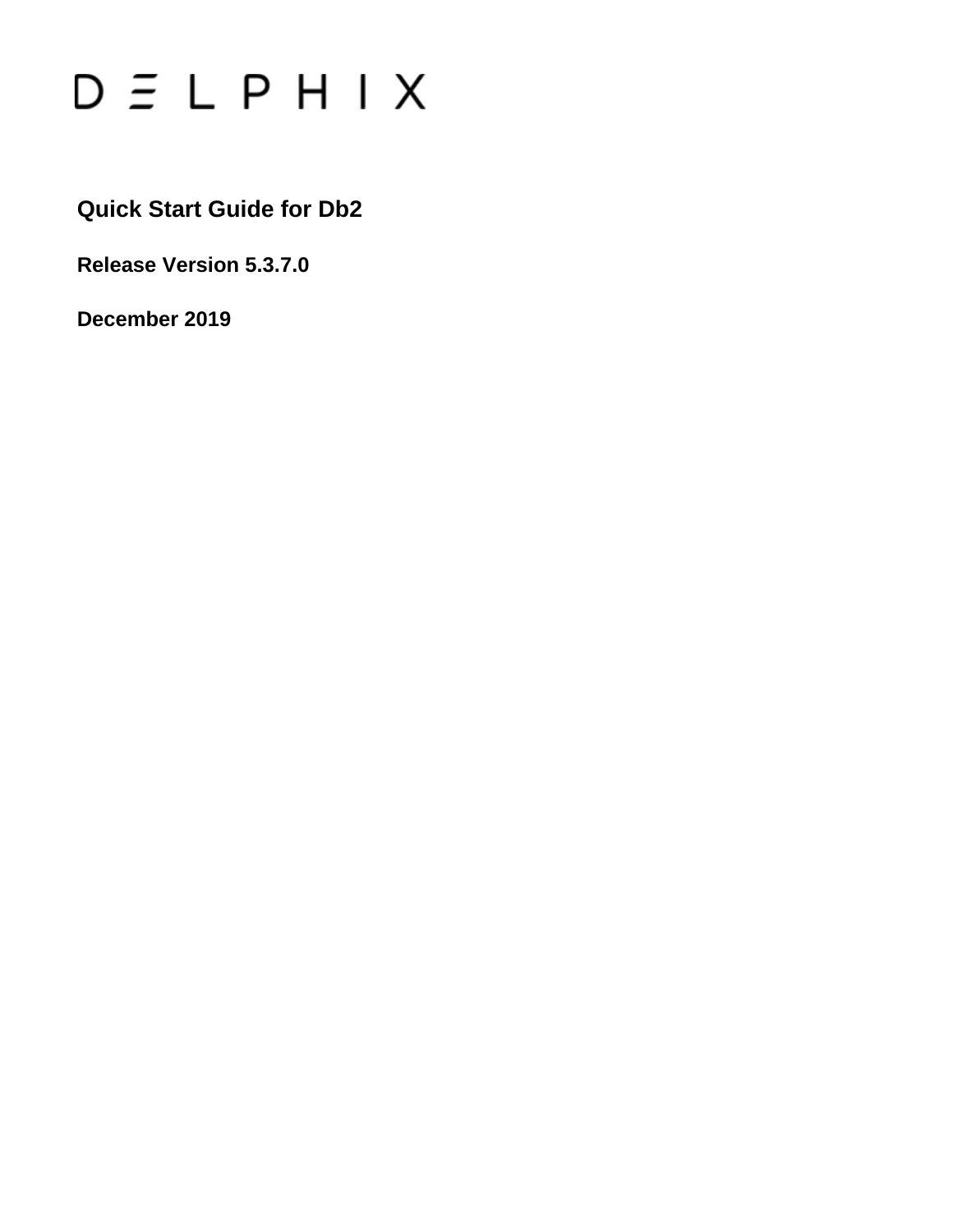Quick Start Guide for Db2 You can find the most up-to-date technical documentation at: **[docs.delphix.com](http://docs.delphix.com)** The Delphix Web site also provides the latest product updates. If you have comments about this documentation, submit your feedback to: infodev@delphix.com

© 2019 Delphix Corp. All rights reserved.

Delphix and the Delphix logo and design are registered trademarks or trademarks of Delphix Corp. in the United States and/or other jurisdictions.

All other marks and names mentioned herein may be trademarks of their respective companies.

Delphix Corp. 1400 Seaport Blvd, Suite 200 Redwood City, CA 94063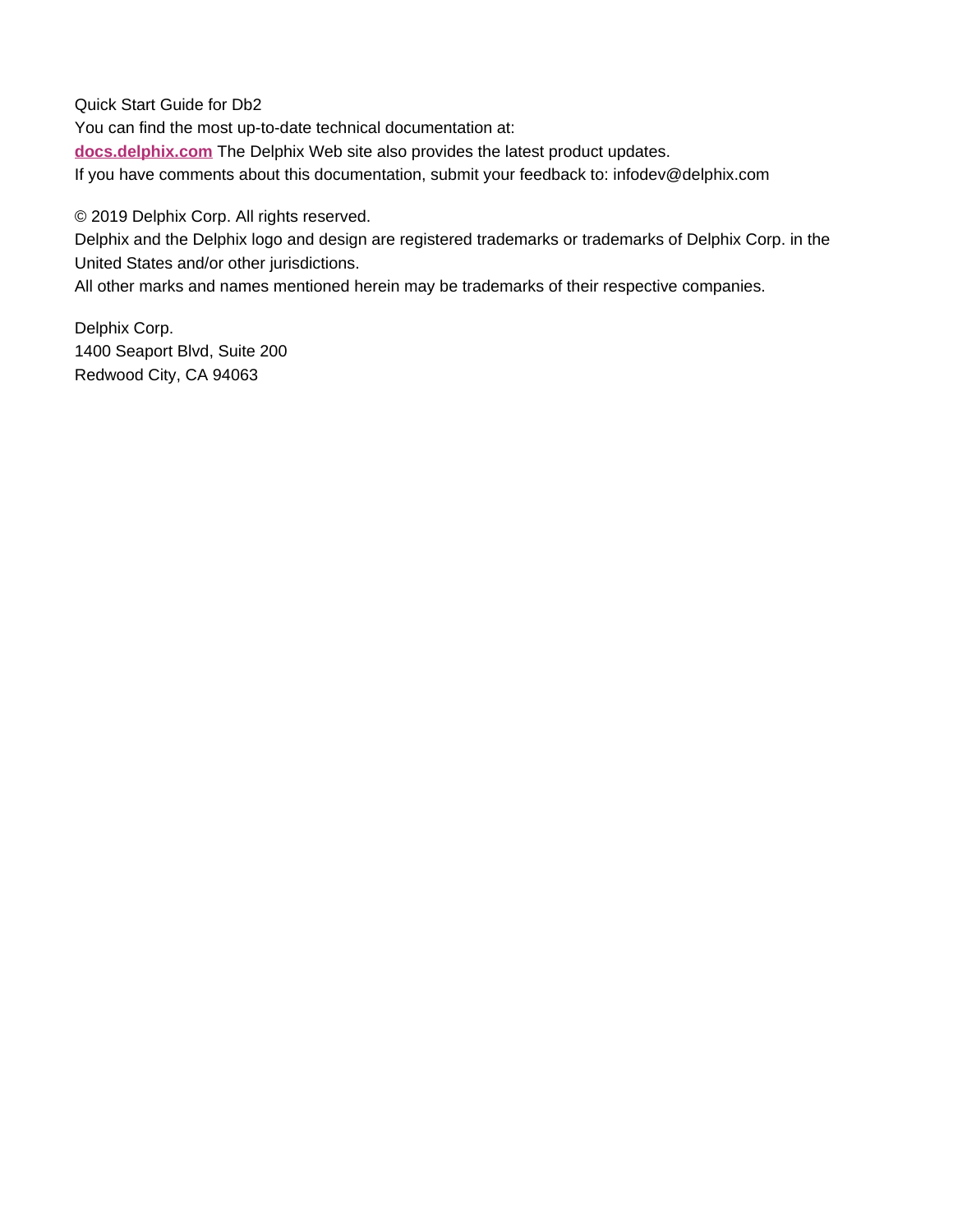## **Quick Start Guide for Db2**

- **[Overview](#page-2-0)**
- **[Deploy OVA on VMware](#page-3-0)**
- **[Setup Network Access to the Delphix Engine](#page-3-1)**
- **[Setting Up the Delphix Engine](#page-5-0)** 
	- **[Administrators](#page-6-0)**
	- **[System Time](#page-6-1)**
	- **[Network](#page-6-2)**
	- **[Storage](#page-6-3)**
	- **[Serviceability](#page-6-4)**
	- **•** [Registration](#page-7-0)
	- **[Summary](#page-7-1)**
- **[Source and Target Environment Requirements](#page-7-2)**
	- **[Requirements for Db2 Staging and Target Hosts and Instances](#page-8-0)**
		- **[Additional Environment Requirements](#page-8-1)**
		- **[Instance User Requirements](#page-9-0)**
		- **[Database Container Requirements](#page-9-1)**
- **[Sudo Privilege Requirements for Db2 Environments](#page-9-2)**
- **[Adding a Db2 Environment](#page-10-0)**
	- **[Prerequisites](#page-10-1)**
	- **[Procedure](#page-10-2)**
	- **[Managing DB Instances](#page-11-0)**
		- **[View Instances](#page-11-1)**
- **[Linking a Data Source \(dSource\)](#page-11-2)**
	- **[Prerequisites](#page-11-3)**
	- **[Source Database Preparation](#page-12-0)** 
		- **[Instance Owner Permissions](#page-12-1)**
	- **[Non-HADR Database](#page-12-2)**
	- **[HADR Single Standby Database](#page-12-3)**
- **[Backup Source Database](#page-14-0)**
- **[Procedure](#page-15-0)**
- **[Provisioning a Virtual Database \(VDB\)](#page-16-0)**
	- **[Prerequisites](#page-17-0)**
	- **[Procedure](#page-17-1)**
- <span id="page-2-0"></span>**[Next Steps](#page-18-0)**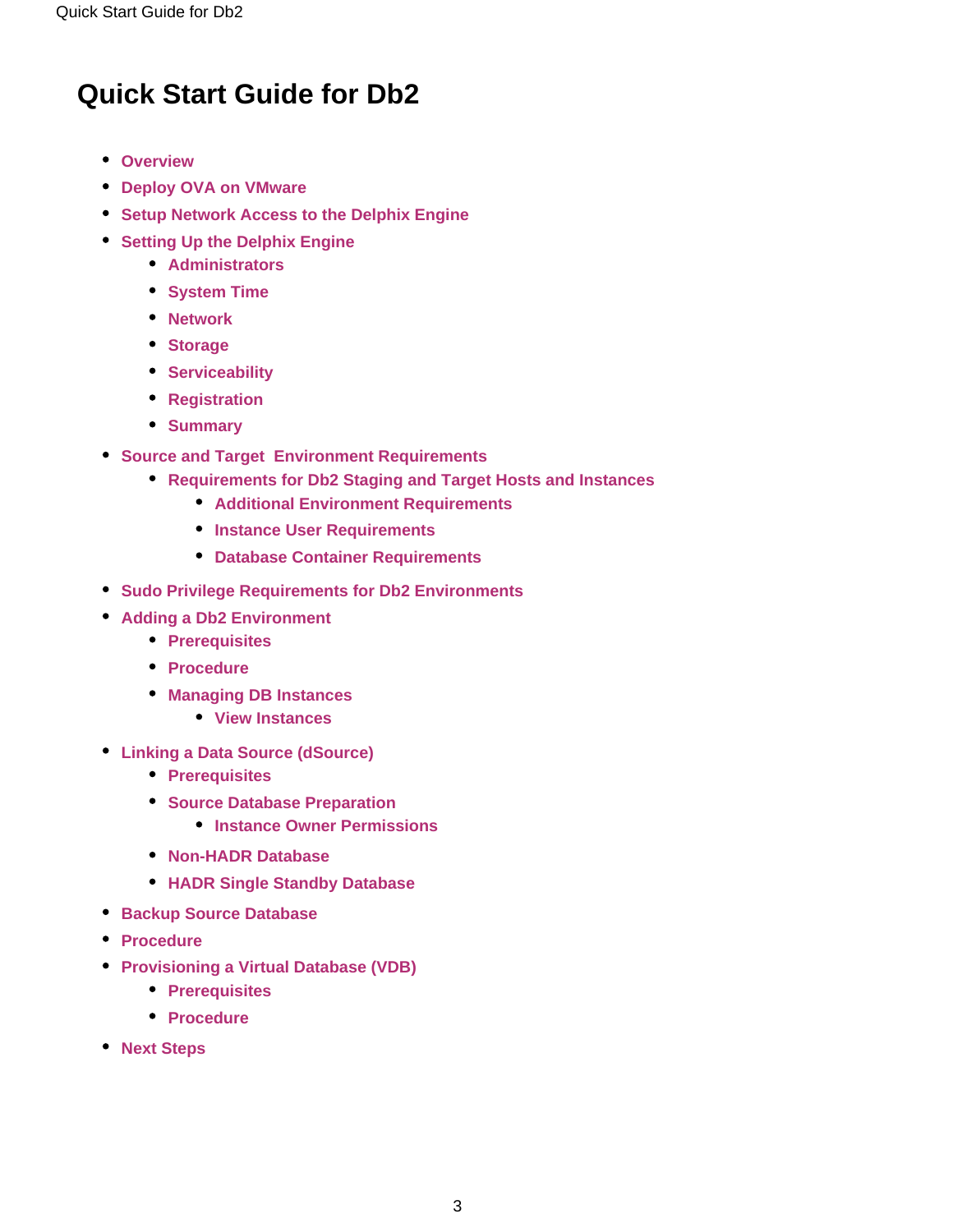# **Overview**

In this guide, we will walk through deploying a Delphix Engine, starting with configuring Source, Staging (aka Validated Sync), and Target database environments. We will then create a dSource, and provision a VDB.

# <span id="page-3-0"></span>**Deploy OVA on VMware**

Use the Delphix-supplied OVA file to install the Delphix Engine. The OVA file is configured with many of the minimum system requirements and deploys to one 300GB hard disk with 8 vCPUs and 64GB RAM. The underlying storage for the install is assumed to be redundant SAN storage.

- 1. Download the OVA file from **[https://download.delphix.com](https://download.delphix.com/)**. You will need a support login from your sales team or a welcome letter.
	- a. Navigate to "Virtual Appliance" and download the appropriate OVA. If you are unsure, use the **HW v8\_Standard type**.
- 2. Login using the vSphere client to the vSphere server (or vCenter Server) where you want to install the Delphix Engine.
- 3. In the vSphere Client, click File.
- 4. Select Deploy OVA Template.
- 5. Browse to the OVA file.
- 6. Click **Next**.
- 7. Select a **hostname** for the Delphix Engine. This hostname will also be used in configuring the Delphix Engine network.
- 8. Select the data center where the Delphix Engine will be located.
- 9. Select the **cluster** and the **ESX host**.
- 10. Select one (1) **datastore** for the Delphix OS. This datastore can be **thin-provisioned** and must have enough free space to accommodate the 300GB comprising the Delphix operating system.
- 11. Select four (4) or more **datastores** for Database Storage for the Delphix Engine. The Delphix Engine will stripe all of the Database Storage across these VMDKs, so for optimal I/O performance each VMDK must be equal in size and be configured **Thick Provisioned - Lazy Zeroed**. Additionally, these VMDKs should be distributed as evenly as possible across all four SCSI I/O controllers.
- 12. Select the **virtual network** you want to use. If using multiple physical NICs for link aggregation, you must use vSphere NIC teaming. Do not add multiple virtual NICs to the Delphix Engine itself. The Delphix Engine should use a single virtual network. For more information, see **[Optimal Network Architecture for the Delphix Engine](https://docs.delphix.com/display/DOCS537/Optimal+Network+Architecture+for+the+Delphix+Engine)**.
- 13. Click **Finish**.

<span id="page-3-1"></span>The installation will begin and the Delphix Engine will be created in the location you specified.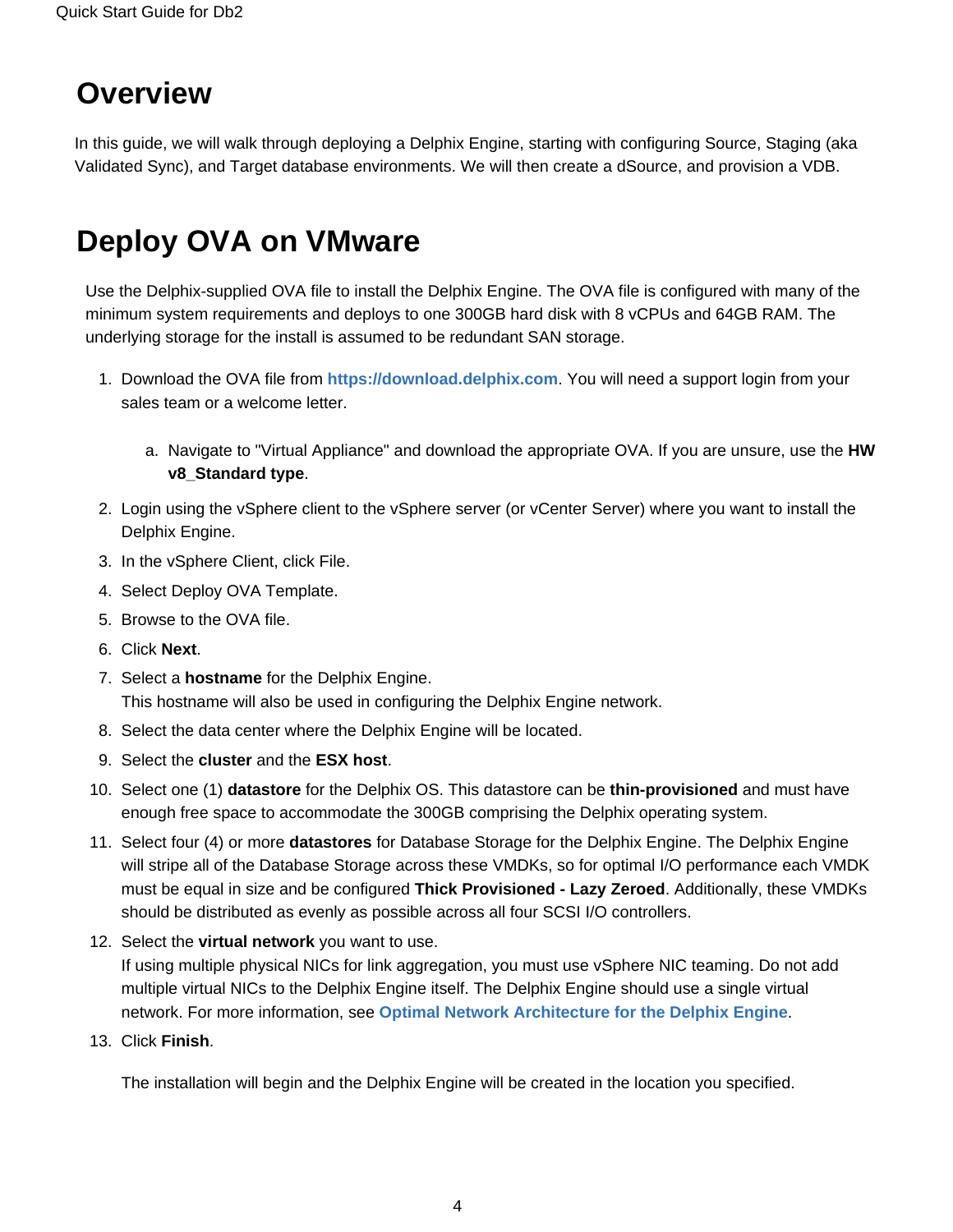## **Setup Network Access to the Delphix Engine**

- 1. Power on the Delphix Engine and open the Console.
- 2. Wait for the Delphix Management Service and Delphix Boot Service to come online. This might take up to 10 minutes during the first boot. Wait for the large orange box to turn green.
- 3. Press any key to access the sysadmin console.
- 4. Enter **sysadmin@SYSTEM** for the username and sysadmin for the password.
- 5. You will be presented with a description of available network settings and instructions for editing.

```
Delphix Engine Network Setup
To access the system setup through the browser, the system must first be configured for networking in your 
environment. From here, you can configure the primary interface, DNS, hostname, and default route. When DHCP 
is configured, all other properties are derived from DHCP settings.
To see the current settings, run "get." To change a property, run "set <property>=<value>." To commit your 
changes, run "commit." To exit this setup and return to the standard CLI, run "discard."
 defaultRoute IP address of the gateway for the default route
     -- for example, "1.2.3.4."
          dhcp Boolean value indicating whether DHCP should be used for the primary 
interface. Setting this value
to "true" will cause all other properties (address, hostname, and DNS) to be derived from the DHCP response
        dnsDomain DNS Domain -- for example, "delphix.com" dnsServers DNS server(s) as a
list of IP addresses -- for example, "1.2.3.4,5.6.7.8."
         hostname Canonical system hostname, used in alert and other logs -- for example, 
"myserver"
primaryAddress Static address for the primary interface in CIDR notation -- for example, "1.2.3.4/22"
Current settings:
defaultRoute: 192.168.1.1 dhcp: false
dnsDomain: example.com
```
6. Configure the hostname. If you are using DHCP, you can skip this step.

Use the same hostname you entered during the server installation.

7. Configure DNS. If you are using DHCP, you can skip this step.

delphix network setup update \*> set hostname=<hostname>

delphix network setup update \*> set dnsDomain=<domain> delphix network setup update \*> set dnsServers=<server1-ip>[,<server2-ip>,...]

8. Configure either a static or DHCP address.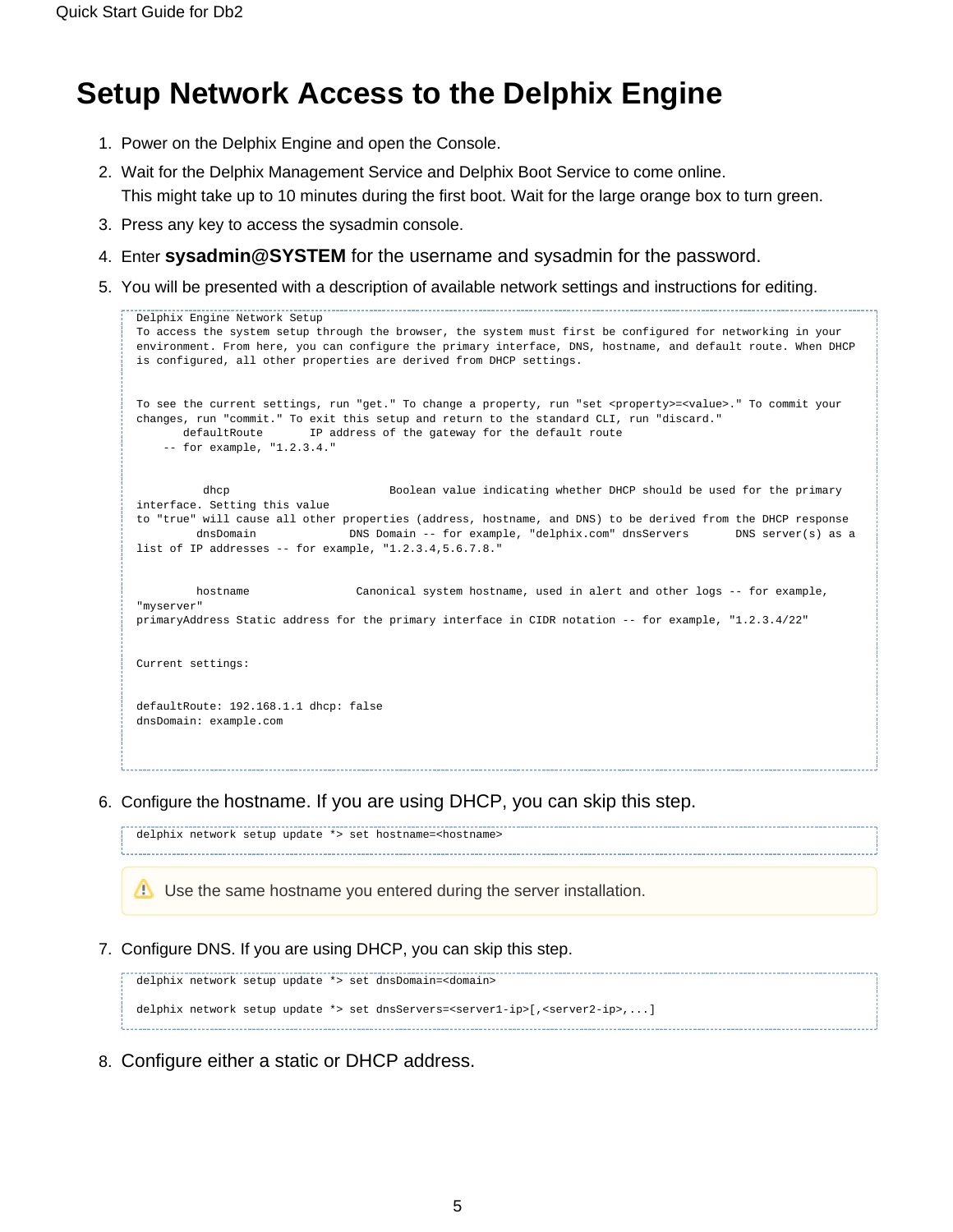|                                                                                                   | <b>DHCP Configuration</b>   |
|---------------------------------------------------------------------------------------------------|-----------------------------|
| delphix network setup update *> set dhcp=true                                                     |                             |
|                                                                                                   |                             |
|                                                                                                   | <b>Static Configuration</b> |
| delphix network setup update *> set dhcp=false                                                    |                             |
| delphix network setup update *> set primaryAddress= <address>/<prefix-len></prefix-len></address> |                             |
|                                                                                                   |                             |

- The static IP address must be specified in CIDR notation (for example, 192.168.1.2/24)
- 9. Configure a default gateway. If you are using DHCP, you can skip this step.

```
delphix network setup update *> set defaultRoute=<gateway-ip>
```
10. Commit your changes. Note that you can use the get command prior to committing to verify your desired configuration.

```
delphix network setup update *> commit
Successfully committed network settings. Further setup can be done through the browser at:
       http://<address>
Type "exit" to disconnect, or any other commands to continue using the CLI.
```
- 11. Check that you can now access the Delphix Engine through a Web browser by navigating to the displayed IP address, or hostname if using DNS.
- 12. Exit setup.

delphix> exit

## <span id="page-5-0"></span>**Setting Up the Delphix Engine**

Once you setup the network access for Delphix Engine, navigate to the Delphix Engine URL in your browser for server setup.

The setup procedure uses a wizard process to take you through eight configuration screens:

- Administrators
- System Time
- Network
- Storage
- Serviceability
- Authentication
- Registration
- Summary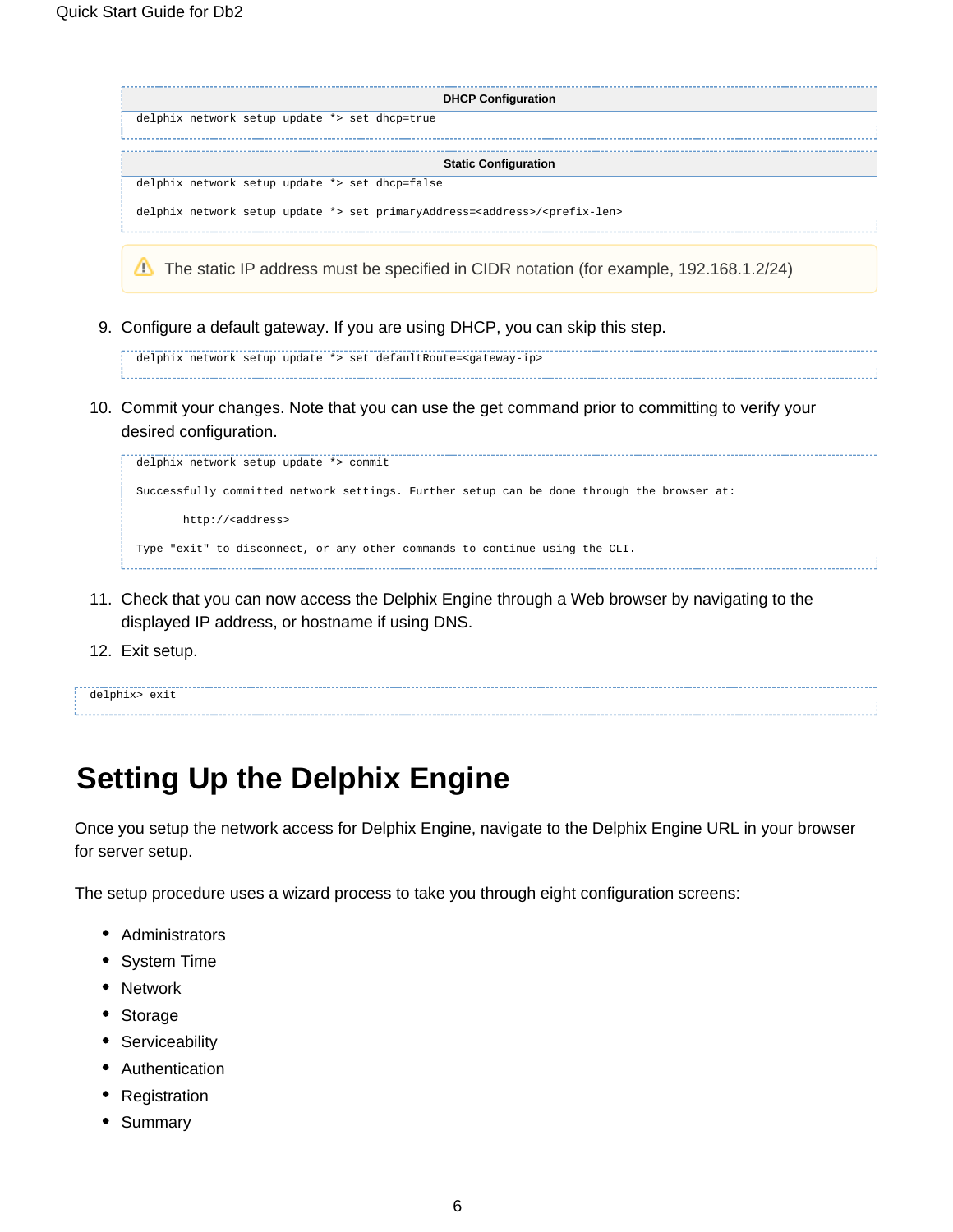- 1. Connect to the Delphix Engine at HTTP://<**Delphix Engine**>/login/ index.html#serverSetup. The **Delphix Setup** application will launch when you connect to the server. Enter your **sysadmin** login credentials, which initially defaults to the username sysadmin, with the initial default password of **sysadmin**. On the first login, you will be prompted to change the initial default password.
- 2. Click **Next**.

#### <span id="page-6-0"></span>**Administrators**

The Delphix Engine supports two types of administrators:

- System Administrator (sysadmin) this is the engine system administrator. The sysadmin password is defined here.
- Engine Administrator (admin) this is typically a DBA who will administer all the data managed by the engine.
	- The default domain user created on Delphix Engines is now **admin** instead of delphix\_admin. When engines created before 5.3.1 are upgraded to 5.3.1 or later they will retain their old username 'delphix\_admin'. To avoid complications Delphix recommends creating users with an admin role and then Disabling delphix\_admin.

### <span id="page-6-1"></span>**System Time**

Choose your option to setup system time in this section.

For a Quick Start, simply set the time and your timezone. You can change this later.

#### <span id="page-6-2"></span>**Network**

The initial out-of-the-box network configuration in the OVA file is set to use a single VMXNET3 network adapter.

You have already configured this in the initial configuration. Delphix supports more advanced configurations, but you can enable those later.

### <span id="page-6-3"></span>**Storage**

You should see the data storage VMDKs or RDMs you created during the OVA installation. Click Next to configure these for data storage.

### <span id="page-6-4"></span>**Serviceability**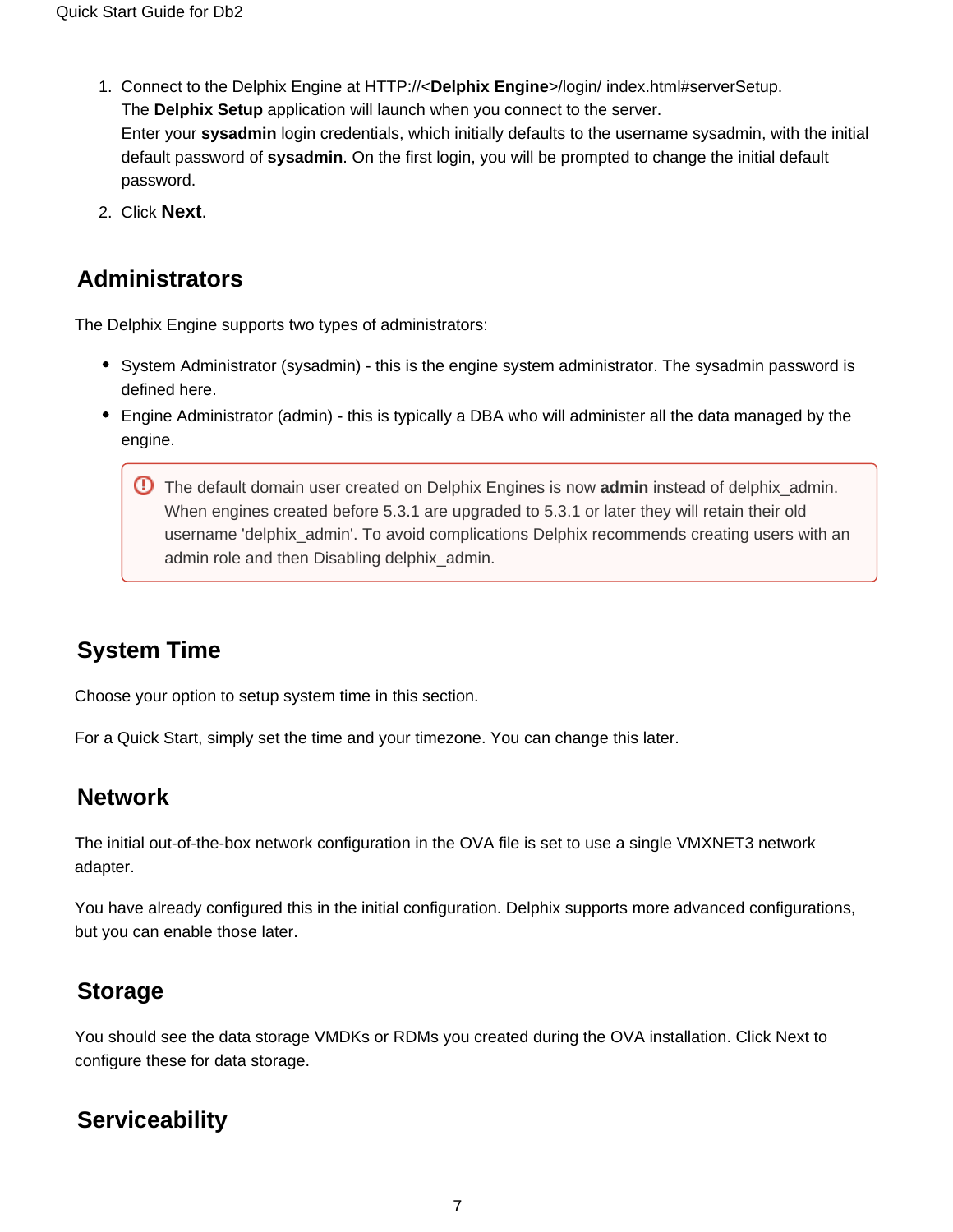Choose your options to configure serviceability settings.

For a Quick Start, accept the defaults. You can change this later.

### <span id="page-7-0"></span>**Registration**

If the Delphix Engine has access to the external Internet (either directly or through a web proxy), then you can auto-register the Delphix Engine:

- 1. Enter your **Support Username** and **Support Password**.
- 2. Click **Register**.

If external connectivity is not immediately available, you must perform manual registration.

- 3. Copy the **Delphix Engine registration code** in one of two ways:
	- a. Manually highlight the registration code and copy it to the clipboard. Or,
	- b. Click **Copy Registration Code to Clipboard**.
- 4. Transfer the Delphix Engine's registration code to a workstation with access to the external network Internet. For example, you could e-mail the registration code to an externally accessible email account.
- 5. On a machine with access to the external Internet, please use your browser to navigate to the Delphix Registration Portal a[t](http://register.delphix.com/) **<http://register.delphix.com>**.
- 6. Login with your Delphix support credentials (username and password).
- 7. Paste the **Registration Code**.
- 8. Click **Register**.

To regenerate the registration code for a Delphix Engine please refer to, **[Regenerating the](https://docs.delphix.com/display/DOCS537/Regenerating+the+Delphix+Engine+Registration+Code)  [Delphix Engine Registration Code](https://docs.delphix.com/display/DOCS537/Regenerating+the+Delphix+Engine+Registration+Code)**. Delphix strongly recommends that you regenerate this code and re-register the engine regularly to maximize the Support Security of the Delphix Engine. Delphix recommends doing this every six months.

#### <span id="page-7-1"></span>**Summary**

The final summary tab will enable you to review your configurations for System Time, Network, Storage, Serviceability, and Authentication.

- 1. Click the **Back** button to go back and to change the configuration for any of these server settings.
- 2. If you are ready to proceed, then click **Submit**.
- 3. Click **Yes** to confirm that you want to save the configuration.
- 4. Click **Setup** to acknowledge the successful configuration.
- <span id="page-7-2"></span>5. There will be a wait of several minutes as the Delphix Engine completes the configuration.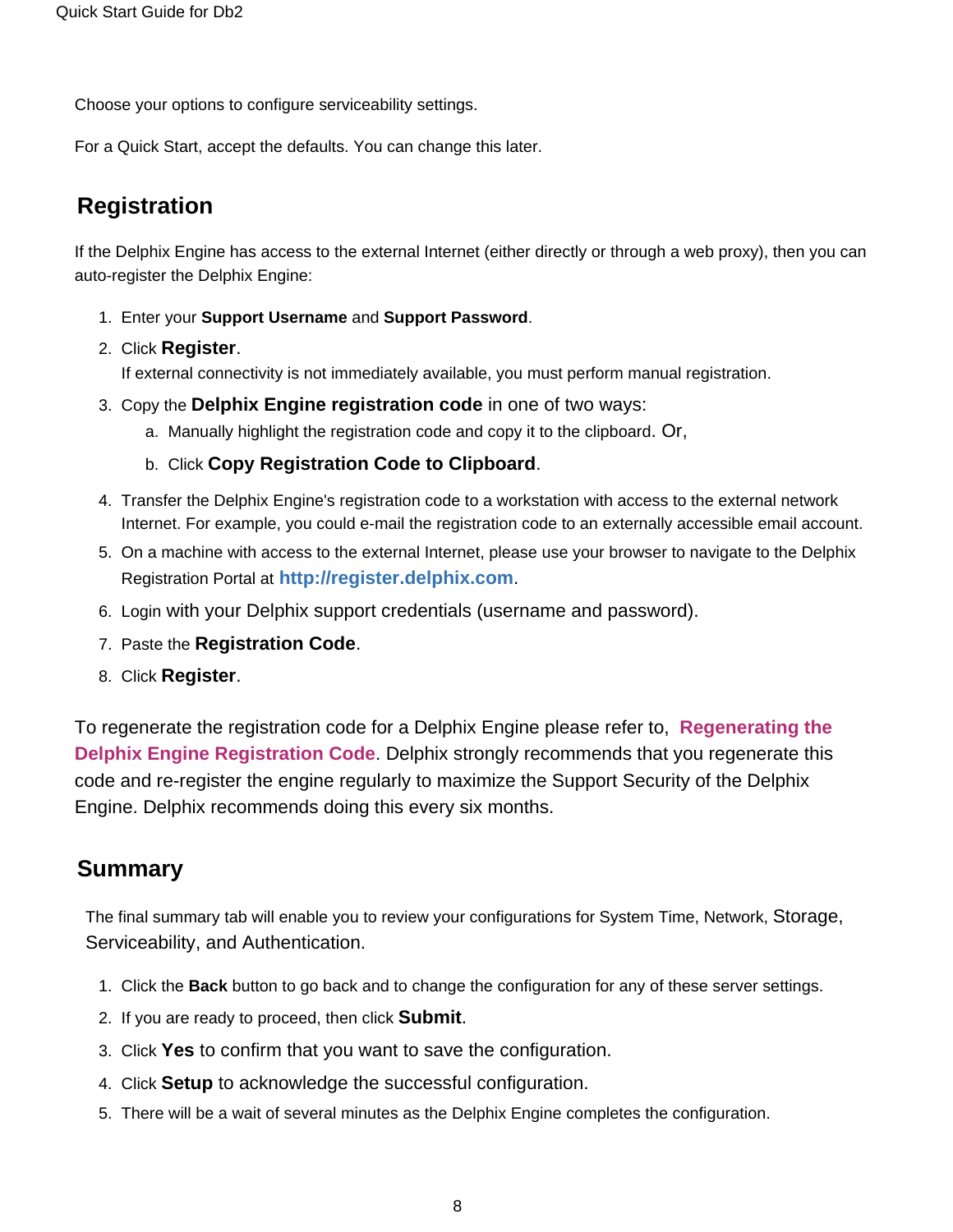# **Source and Target Environment Requirements**

Each Db2 Source host (master) must meet these requirements:

- IBM Db2 installed and an instance created on the machine
- HADR settings for each database to be used with the standby server should be preset before the linking process begins

### <span id="page-8-0"></span>**Requirements for Db2 Staging and Target Hosts and Instances**

- The staging environment that the Delphix Engine uses must have access to an existing full backup of the source database on disk to create the first full copy. Delphix recommends using compressed backups as that will reduce storage needs and speed up ingest.
- The staging and target Db2 instances that you wish to use must already exist on the host and contain no existing databases.
- The available instances on each host can be verified by going to the databases tab for the environment in question.

#### <span id="page-8-1"></span>**Additional Environment Requirements**

- There must be an operating system user (**delphix\_os**) with these privileges:
	- Ability to login to the target environment via SSH
	- Ability to run mount, umount, mkdir, and rmdir as a super-user. If the target host is an AIX system, permission to run the nfso command as a super-user. See **[Sudo Privilege](https://docs.delphix.com/display/DOCS537/Sudo+Privilege+Requirements+for+Db2+Environments)  [Requirements for Db2 Environments](https://docs.delphix.com/display/DOCS537/Sudo+Privilege+Requirements+for+Db2+Environments)** for further explanation of the commands and **[Sudo File](https://docs.delphix.com/display/DOCS537/Sudo+File+Configuration+Examples+for+Db2+Environments)  [Configuration Examples for Db2 Environments](https://docs.delphix.com/display/DOCS537/Sudo+File+Configuration+Examples+for+Db2+Environments)** for examples of the /etc/sudoers file on different operating systems.
- There must be a directory on the staging and target environment where you can install the Delphix Engine Toolkit – for example, /var/opt/delphix/toolkit .
	- The delphix\_os user must own the directory.
	- $\degree$  The directory must have permissions -rwxrwx--- (0770), but you can also use more permissive settings.
	- $\circ$  If delphix os user and instance users (responsible for DE operations such as linking and provisioning) are not sharing any common group, then toolkit directory must have -rwxrwxrwx (0777) permissions.
	- The delphix\_os user must have read and execute permissions on each directory in the path leading to the toolkit directory. For example, when the toolkit is stored in /var /opt/delphix/toolkit, the permissions on /var, /var/opt, and /var/opt/delphix should allow read and execute for "others," such as -rwxr-xr-x.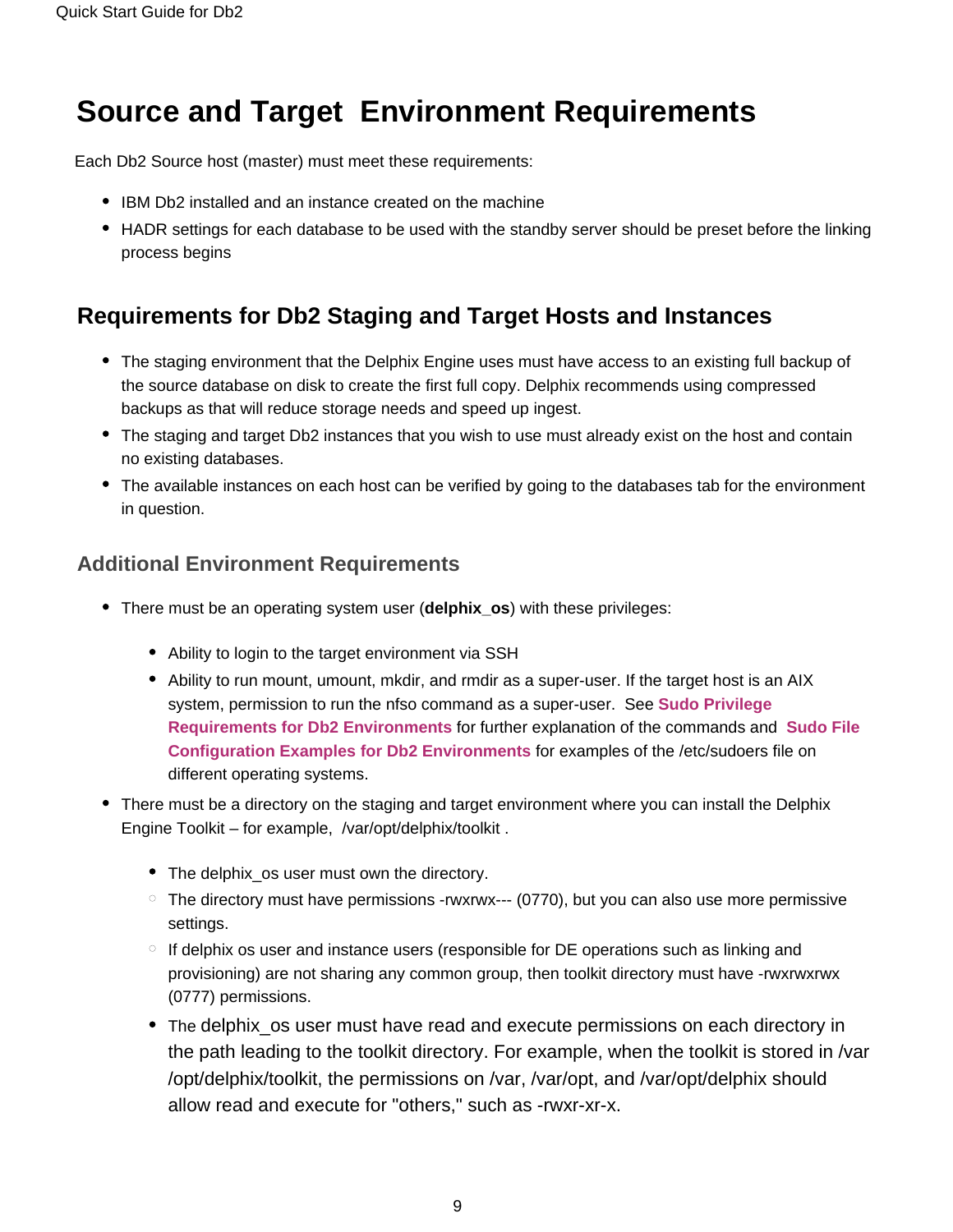- The directory should have 1.5GB of available storage: 400MB for the toolkit and 400MB for the set of logs generated by each DB2 instance that runs on the host.
- In Db2 Toolkit: toolkit directory space will be used as the base location for the mount point.
- The Delphix Engine must be able to initiate an SSH connection to the target environment
- NFS client services must be running on the target environment

#### <span id="page-9-0"></span>**Instance User Requirements**

- The instance owner of each instance you wish to use within staging or a target host must be added as an environment user within the Delphix engine. See **[Managing Db2 Users and Instance Owners](https://docs.delphix.com/display/DOCS537/Managing+Db2+Users+and+Instance+Owners)**.
- For HADR synced dSources the staging instance owner must be able to "read" the ingested database contents as Delphix will check the validity of the database by querying tables before each dSource snapshot.

#### <span id="page-9-1"></span>**Database Container Requirements**

• All Db2 database containers types are fully supported with the exception of DB2 raw containers. NOTE: If a container is added or deleted, the dSource will have to be resynced.

Instance level configuration values such as the bufferpool value will need to be managed by the customer independent of Delphix. The instances used for staging and target environments must be compatible with the source DB2 instance. The Delphix Db2 DB Level toolkit supports managing dSources with database level granularity.

# <span id="page-9-2"></span>**Sudo Privilege Requirements for Db2 Environments**

This topic describes the rationale behind specific sudo privilege requirements for virtualizing the Db2 Databases.

| <b>Privilege</b> | <b>Sources</b>     | <b>Targets</b><br>and<br><b>Staging</b> | <b>Rationale</b>                                                                                                                                                                                                                                         |
|------------------|--------------------|-----------------------------------------|----------------------------------------------------------------------------------------------------------------------------------------------------------------------------------------------------------------------------------------------------------|
| mkdir<br>/rmdir  | Not<br>Required ed | Requir                                  | Delphix dynamically makes and removes directories under the provisioning<br>directory during VDB operations. This privilege is optional, provided the<br>provisioning directory permissions allow the delphix os user to make and<br>remove directories. |
| mount<br>/umount | Not<br>Required ed | Requir                                  | Delphix dynamically mounts and unmounts directories under the<br>provisioning directory during VDB operations. This privilege is required<br>because mount and umount are typically reserved for superuser.                                              |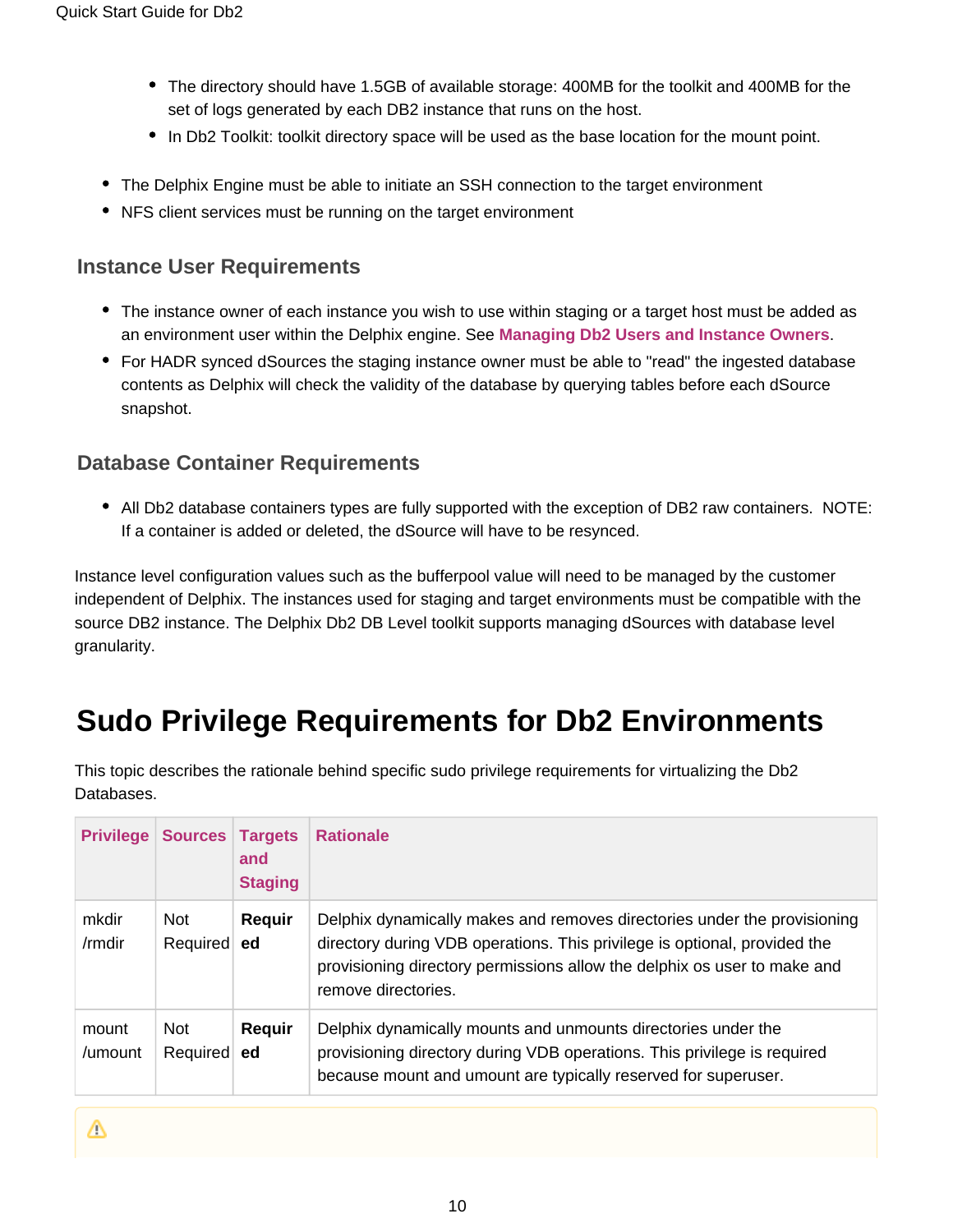It is required to specify the NOPASSWD qualifier within the "sudo" configuration file, see **[Sudo File](https://docs.delphix.com/display/DOCS537/Sudo+File+Configuration+Examples+for+Db2+Environments)  [Configuration Examples for Db2 Environments](https://docs.delphix.com/display/DOCS537/Sudo+File+Configuration+Examples+for+Db2+Environments)**. This ensures that the "sudo" command does not demand the entry of a password, even for the "display permissions" (i.e. "sudo -l") command.

Delphix issues "sudo -l" in some scripts to detect if the operating system user has the correct sudo privileges. If it is unable to execute this command, some actions may fail and Delphix will raise an alert suggesting it does not have the correct sudo permissions. Restricting the execution of "sudo -l" by setting "listpw=always" in the "/etc/sudoers" file when the Delphix operating system user is configured to use public key authentication will cause the Delphix operating system user to be prompted for a password which will fail certain Delphix actions. Use a less restrictive setting for listpw than "always" when the Delphix operating system user is using public-key authentication.

## <span id="page-10-0"></span>**Adding a Db2 Environment**

#### <span id="page-10-1"></span>**Prerequisites**

Make sure that the staging environment in question meets the requirements described in **[Requirements](https://docs.delphix.com/display/DOCS537/Requirements+for+Db2+Hosts+and+Databases) [for Db2 Hosts and Databases](https://docs.delphix.com/display/DOCS537/Requirements+for+Db2+Hosts+and+Databases)**.

#### <span id="page-10-2"></span>**Procedure**

- 1. Login to the **Delphix Management** application.
- 2. Click **Manage**.
- 3. Select **Environments**.
- 4. Next, to Environments, click the **Actions** (.**..**) menu and select **Add Environment**.
- 5. In the Add Environment dialog, select **Unix/Linux** in the menu.
- 6. Select **Standalone Host**.
- 7. Click **Next**.
- 8. Enter a Name for the environment.
- 9. Enter the **Host IP address** or **hostname**.
- 10. Enter the **SSH port**.
- 11. The default value is 22.
- 12. Enter an **OS Username** for the environment.

For more information about the environment user requirements, see **[Requirements for Db2 Hosts and](https://docs.delphix.com/display/DOCS537/Requirements+for+Db2+Hosts+and+Databases)  [Databases](https://docs.delphix.com/display/DOCS537/Requirements+for+Db2+Hosts+and+Databases)**.

- 13. Select a **Login Type**.
- 14. For Password, enter the password associated with the user in step 9.
- 15. Using Public-Key Authentication: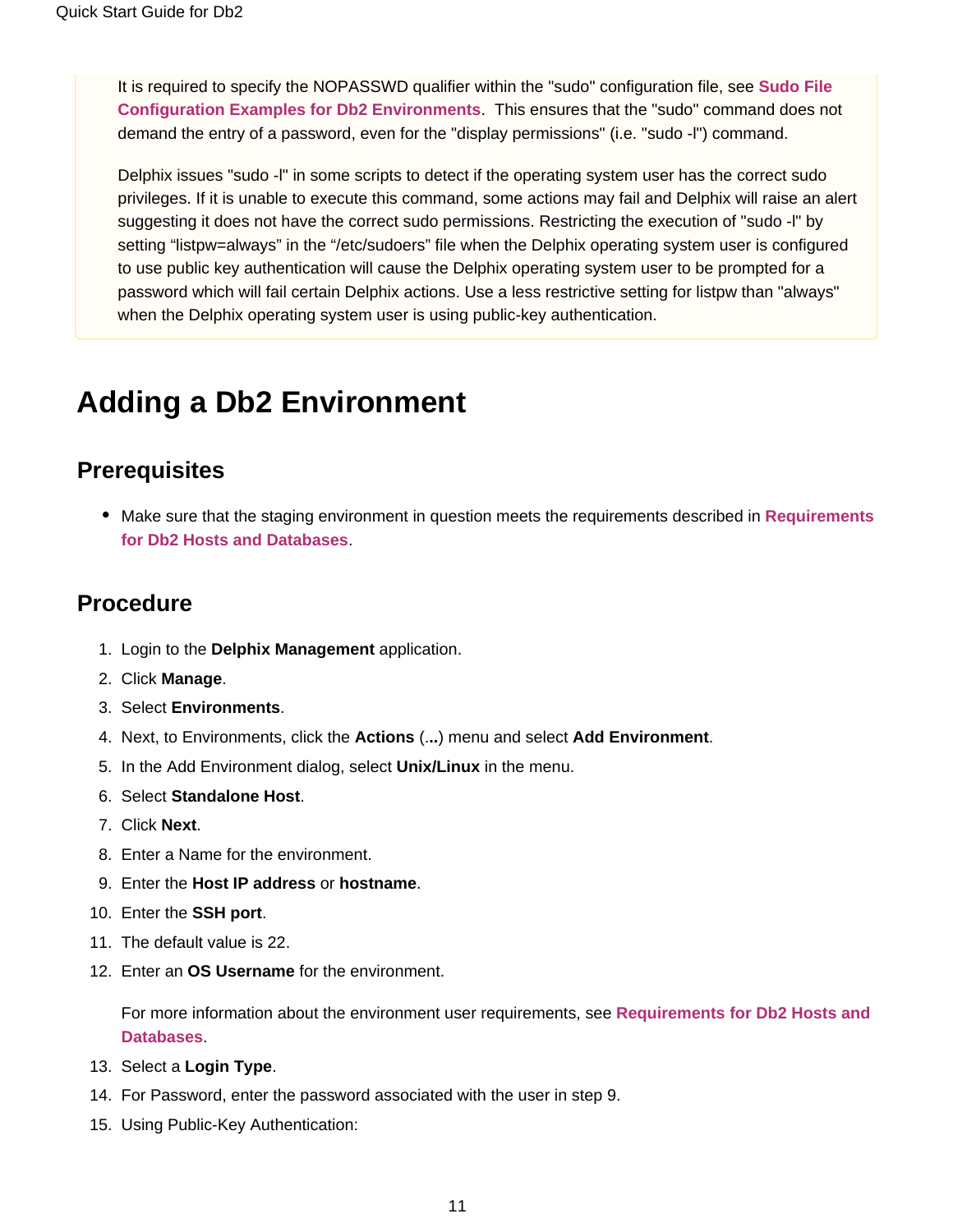- 16. If you want to use public-key encryption for logging into your environment:
	- 1. Select Public Key for the Login Type.
	- 2. Click View Public Key.
	- 3. Copy the public key that is displayed, and append it to the end of your ~/.ssh/authorized\_keys file. If this file does not exist, you will need to create it.
		- i. Run chmod 600 authorized\_keys to enable read and write privileges for your user.
		- ii. Run chmod 755 ~ to make your home directory writable only by your user.
		- iii. The public key needs to be added only once per user and per environment.
		- iv. You can also add public key authentication to an environment user's profile by using the command line interface, as explained in the topic **[CLI Cookbook: Setting Up SSH Key](https://docs.delphix.com/display/DOCS537/CLI+Cookbook%3A+Setting+Up+SSH+Key+Authentication+for+UNIX+Environment+Users)  [Authentication for UNIX Environment Users](https://docs.delphix.com/display/DOCS537/CLI+Cookbook%3A+Setting+Up+SSH+Key+Authentication+for+UNIX+Environment+Users)**.
- 17. For Password Login, click Verify Credentials to test the username and password.
- 18. Enter a **Toolkit Path** (make sure toolkit path does not have spaces).
- 19. For more information about the toolkit directory requirements, see **[Requirements for Db2 Hosts and](https://docs.delphix.com/display/DOCS537/Requirements+for+Db2+Hosts+and+Databases)  [Databases](https://docs.delphix.com/display/DOCS537/Requirements+for+Db2+Hosts+and+Databases)**.
- 20. Click **Submit**.

As the new environment is added, you will see two jobs running in the Delphix platform Job History, one to Create and Discover an environment, and another to create an environment. When the jobs are complete, you will see the new environment added to the list in the Environments tab. If you do not see it, click the Refresh icon in your browser.

#### <span id="page-11-0"></span>**Managing DB Instances**

When you add an environment with the Delphix Management Application, all existing DB2 instances on the host are automatically discovered by Delphix. A list of all instances and databases are available to Delphix based on the environment discovery process.

#### <span id="page-11-1"></span>**View Instances**

- 1. Login to the **Delphix Management** application.
- 2. Click **Manage**.
- 3. Select **Environments**.
- 4. In the Environments panel, click on the **name of the environment** to you want to refresh.
- 5. Select the **Databases** tab to see a list of all DB2 instances found in the environment.

## <span id="page-11-3"></span><span id="page-11-2"></span>**Linking a Data Source (dSource)**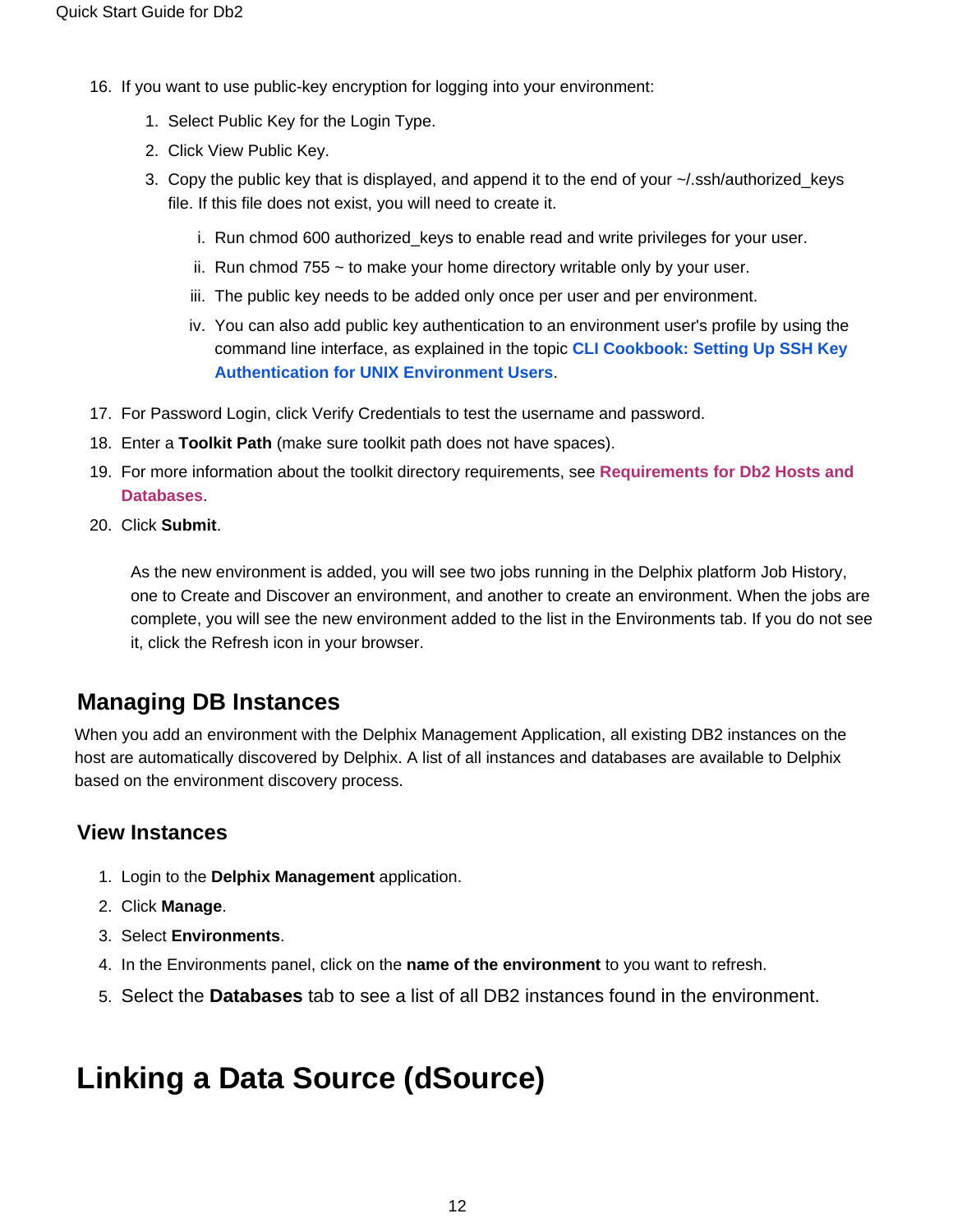### **Prerequisites**

Be sure that the source and staging instances meet the host requirements and the databases meet the container requirements described in **[Requirements for Db2 Hosts and Databases](https://docs.delphix.com/display/DOCS537/Requirements+for+Db2+Hosts+and+Databases)**.

### <span id="page-12-0"></span>**Source Database Preparation**

#### <span id="page-12-1"></span>**Instance Owner Permissions**

- Delphix uses the Db2 instance owner account on the dSource for many things, including verifying the data inside the databases. For ingesting database on the staging server with different instance we need permissions on the source database to do restore on the staging server. For example in the source if we have an instance named auto1051 and database name delphix and if we want to create a dSource on the auto1052 instance on staging server then you must explicitly grant DBADM and SECADM to the dSource instance auto1052 on the source instance using the following steps:
	- a. connect to <DB\_NAME> user <INSTANCE\_OWNER>
	- a. grant DBADM, SECADM on database to user <DSOURCE\_INSTANCE\_OWNER>
	- 1. Connect to the source databases as the source instance owner.
	- 2. Issue database grant command
	- 3. Repeat step 2 for every database to be included in the dSource, on the corresponding source database.

Determine if your dSource will be a non-HADR instance, an HADR single standby instance, or an HADR multiple standby instance. Non-HADR dSources can only be updated via a full dSource resync from a newer backup file

### <span id="page-12-2"></span>**Non-HADR Database**

1. See "Instance Owner Permissions" section above.

Ensure that the source database has the necessary user permissions for the provisioned VDBs as described in **[Database Permissions for Provisioned Db2 VDBs](https://docs.delphix.com/display/DOCS537/Database+Permissions+for+Provisioned+Db2+VDBs)**.

### <span id="page-12-3"></span>**HADR Single Standby Database**

- 1. All items in Non-HADR Database section above.
- 2. The following database configuration settings must be set:
	- a. update db cfg for <DB\_NAME> using HADR\_LOCAL\_HOST <PRIMARY\_IP> HADR\_LOCAL\_SVC <PRIMARY\_PORT > immediate
	- b. update db cfg for <DB\_NAME> using HADR\_REMOTE\_HOST <STANDBY\_IP> HADR\_REMOTE\_SVC <STANDBY\_PORT> immediate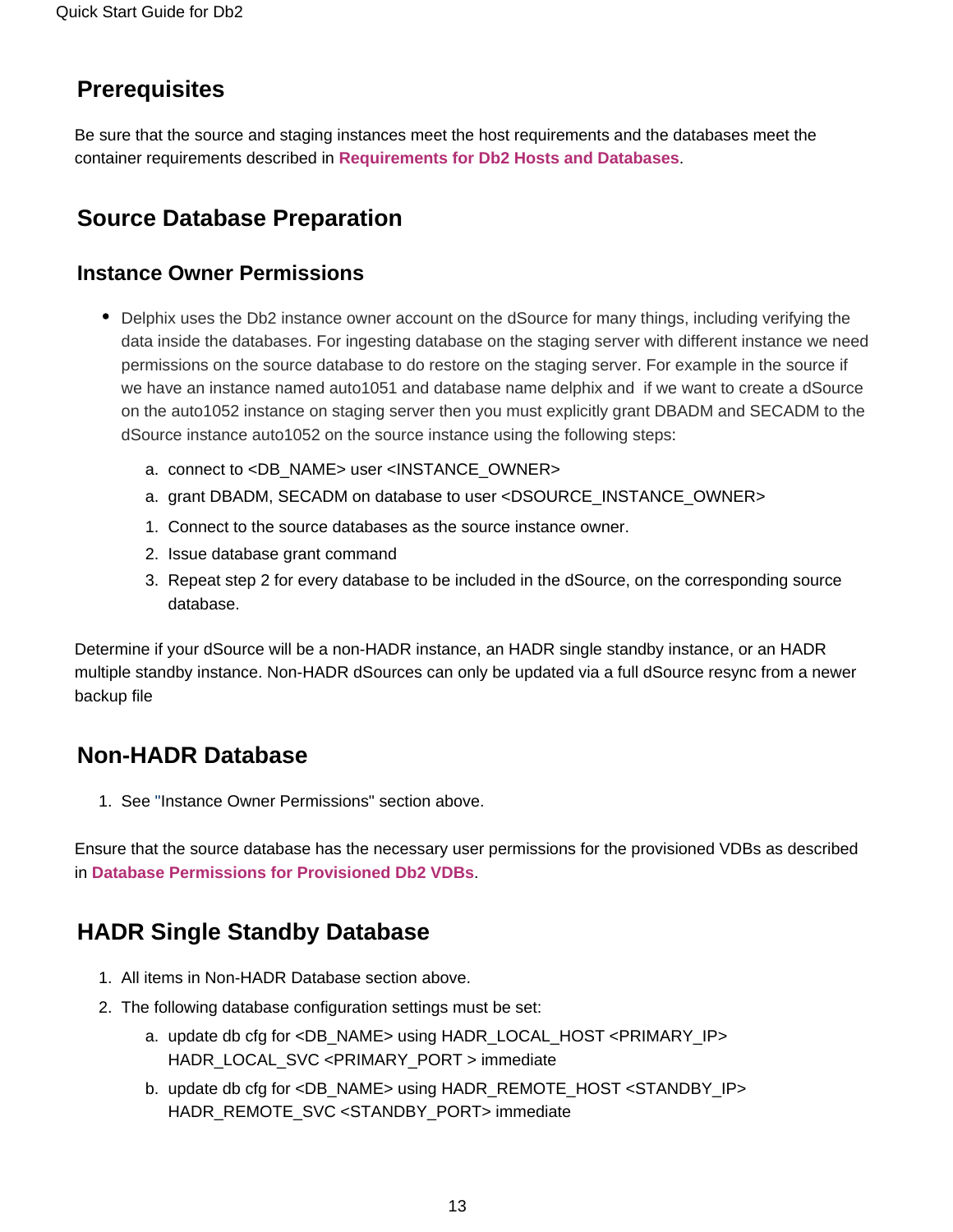- c. update db cfg for <DB\_NAME> using HADR\_REMOTE\_INST <STANDBY\_INSTANCE\_NAME> immediate
- d. update db cfg for <DB\_NAME> using HADR\_SYNCMODE SUPERASYNC immediate
- 3. If database configuration parameter LOGINDEXBUILD is set to OFF, do the following:
	- i. update db cfg for <DB\_NAME> using LOGINDEXBUILD ON
	- ii. Force off all connections to the database and reactivate the database
- 4. If database configuration parameter LOGARCHMETH1 is set to OFF, do the following:
	- a. update db cfg for <DB\_NAME> using LOGARCHMETH1 XXXX (must be a valid log archiving method)
	- b. Take an offline backup
- 5. If LOGARCHMETH1 points to a third-party backup server (i.e. TSM or Netbackup) define LOGARCHMETH2 to disk
	- i. Log files in the directory must be available from the time of the backup until the restore has successfully completed on the dSource.
	- a. update db cfg for <DB\_NAME> using LOGARCHMETH2 DISK:<full path to archive log directory>
- 6. db2 start hadr on db <DB\_NAME> as primary by force
- 7. Take a full online backup as defined in the "Backup Source Database" section below.
- 8. Record the following information, as it must be entered on the Delphix Engine while creating the dSource.
	- a. HADR Primary hostname
	- b. HADR Primary SVC
	- c. HADR Standby SVC (auxiliary standby port)

#### HADR Multiple Standby Databases

This assumes a single standby database HADR setup already exists. The existing standby will be referred to as the main standby. The new delphix standby will be referred to as the auxiliary standby.

- 1. The following database configuration settings must be set on the primary database:
	- i. You may have up to two auxiliary standbys defined separated by a '|'; one of which must be the delphix dSource.
	- a. update db cfg for <DB\_NAME> using HADR\_SYNCMODE <SYNC MODE> immediate set whichever sync mode you wish to use on your main standby.
	- b. update db cfg for <DB\_NAME> using HADR\_TARGET\_LIST "<MAIN\_STANDBY\_IP: MAIN\_STANDBY\_PORT|AUXILIARY\_STANDBY\_IP:AUXILIARY\_STANDBY\_PORT>" immediate
- 2. stop hadr on db <DB\_NAME>
- 3. start hadr on db <DB\_NAME> as primary by force
- 4. Take a full online backup as defined in the "Backup Source Database" section below. While this backup is running, you may continue with step 5.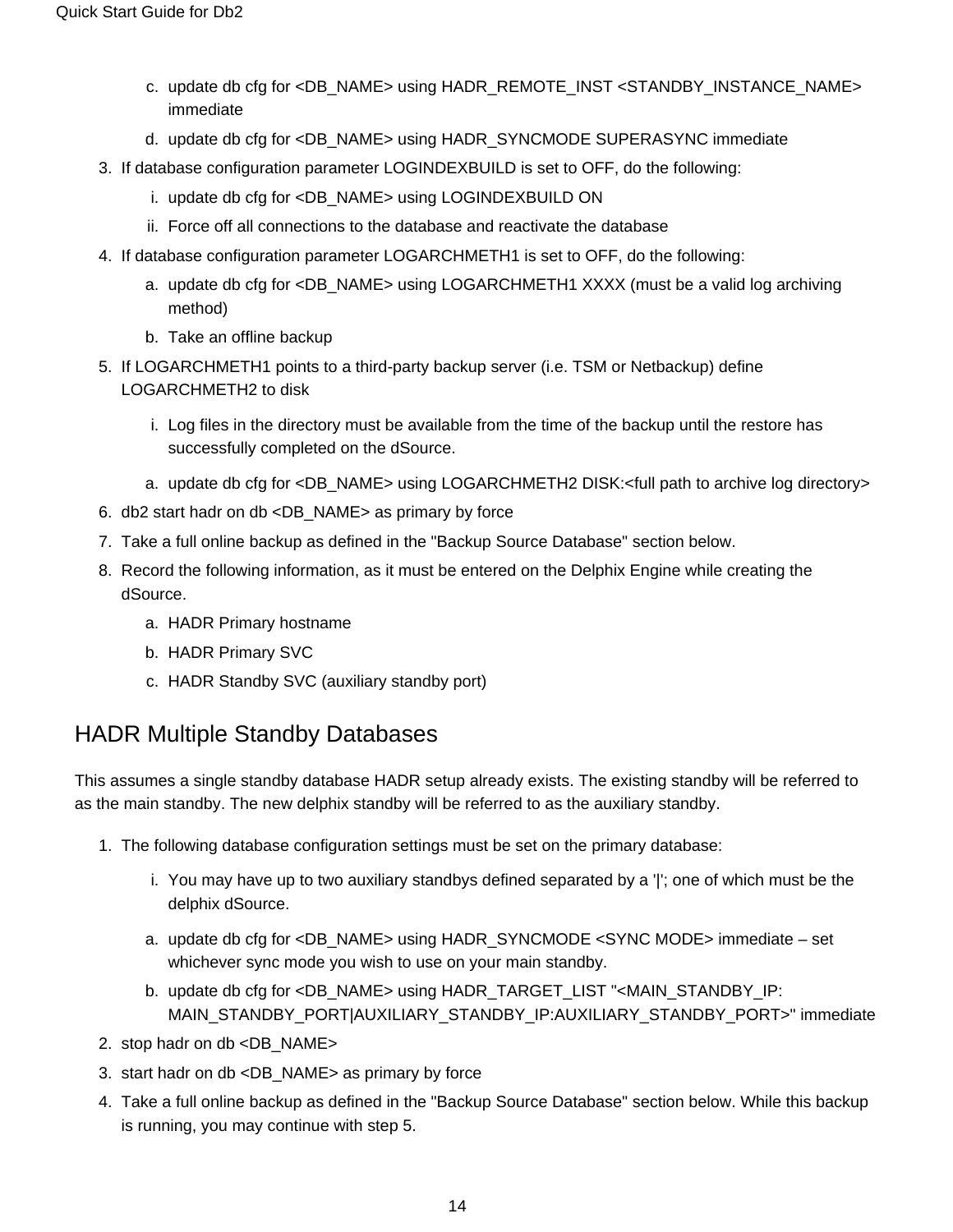- 5. The following database configuration settings must be set on the existing main standby database:
	- a. update db cfg for <DB\_NAME> using HADR\_SYNCMODE <same mode as defined in 1.a above. > – It must be the same value used for primary database.
	- b. update db cfg for <DB\_NAME> using HADR\_TARGET\_LIST "<PRIMARY\_IP: PRIMARY\_PORT|MAIN\_STANDBY\_IP:MAIN\_STANDBY\_PORT>"
- 6. stop hadr on db <DB\_NAME>
- 7. start hadr on db <DB\_NAME> as standby
- 8. Record the following information, as it must be entered on the Delphix Engine while creating the dSource (the auxiliary standby database):
	- a. HADR Primary hostname
	- b. HADR Primary SVC
	- c. HADR Standby SVC (auxiliary standby port)
	- d. HADR\_TARGET\_LIST <PRIMARY\_IP:PRIMARY\_PORT|MAIN\_STANDBY\_IP: MAIN\_STANDBY\_PORT>

### <span id="page-14-0"></span>**Backup Source Database**

#### **Source Database with Raw DEVICE type Storage**

Several users use raw device-based tablespaces for source DB2 databases. To leverage these environments with Delphix, Delphix has built a workflow using DB2s native tools that allow Delphix to discover and convert a raw device-based tablespace into an automatic storage-based tablespace during ingestion. Once the data is ingested into staging, customers will be able to provision VDBs of the automatic storage-based database.

In order to complete the linking process, the Standby dSource must have access to a full backup of the source DB2 databases on disk. This should be a compressed online DB2 backup and must be accessible to the dSource instance owner on disk. Delphix is currently not setup to accept DB2 backups taken using third-party sources such as Netbackup or TSM. Both HADR and Non-HADR backups must also include logs.

Example backup command: db2 backup database <DB\_NAME> online compress include logs

#### *U* Best Practices for Taking a Backup

The following best practices can help improve backup and restore performance:

- 1. Compression should be enabled
- 2. Following parameters should be optimally configured:
	- a. Utility Heap Size (UTIL\_HEAP\_SZ)
	- b. No. of CPUs
	- c. No. of Table Spaces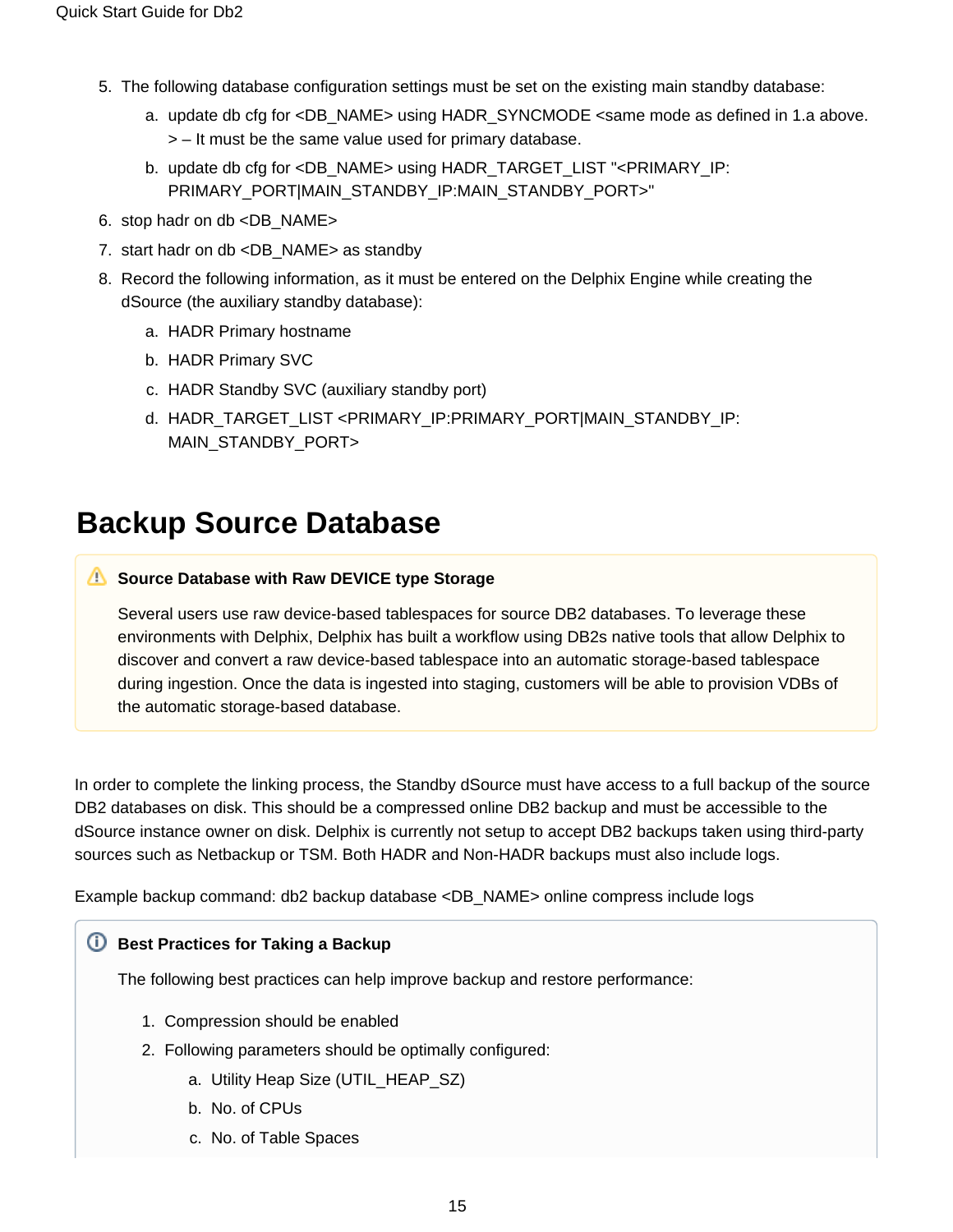- d. Extent Size
- e. Page Size
- 3. Parallelism & Buffer configuration may be used to improve backup performance. Parameters that should be configured are :
	- a. Parallelism
	- b. Buffer Size
	- c. No. of Buffers

More information about backup best practices is available in **[IBM Knowledge Center](https://www.ibm.com/support/knowledgecenter/en/SSEPGG_10.5.0/com.ibm.db2.luw.admin.ha.doc/doc/c0006205.html)**.

# <span id="page-15-0"></span>**Procedure**

- 1. Login to the Delphix Management Application using Delphix Engine credentials or as the owner of the database from which you want to provision the dSource.
- 2. On the **Databases** tab of Environment Management screen, add a source config against discovered staging instance.
- 3. Then, click **Manage**.
- 4. Select **Datasets**.
- 5. Click the Plus (+) icon and select **Add dSource**, you'll get a list of available source configs using which you can go for dsource creation.
- 6. In the **Add dSource** wizard, select the required source configuration.
- 7. If you are working with an HADR setup, please leave the HADR checkbox checked.
- 8. The **database name** is mandatory and must be unique for a given instance. This is the name that the database was on the instance it was restored from.
- 9. Enter the complete **Backup Path** where the database backup file resides. If no value is entered, the default value used is the instance home directory. If there are multiple backup files for a database on the backup path, the most current one will be used.
- 10. Enter the **Log Archive Method1** you wish to use for the database. If no value is entered, the default value used is DISK:/mountpoint/dbname/arch.
- 11. Optionally, users can set the database configuration parameters during the linking operation in the **Confi g Settings** section.
- 12. If the dSource is to use HADR please enter the following fields. If it will not use HADR skip ahead to step 13. For more information about HADR please view **[Linking a dSource from a Db2 Database: An](https://docs.delphix.com/display/DOCS537/Linking+a+dSource+from+a+Db2+Database%3A+An+Overview)  [Overview](https://docs.delphix.com/display/DOCS537/Linking+a+dSource+from+a+Db2+Database%3A+An+Overview)**.

a. Enter a fully qualified HADR Primary Hostname. This is a required field for HADR and must match the value set for HADR\_LOCAL\_HOST on the master.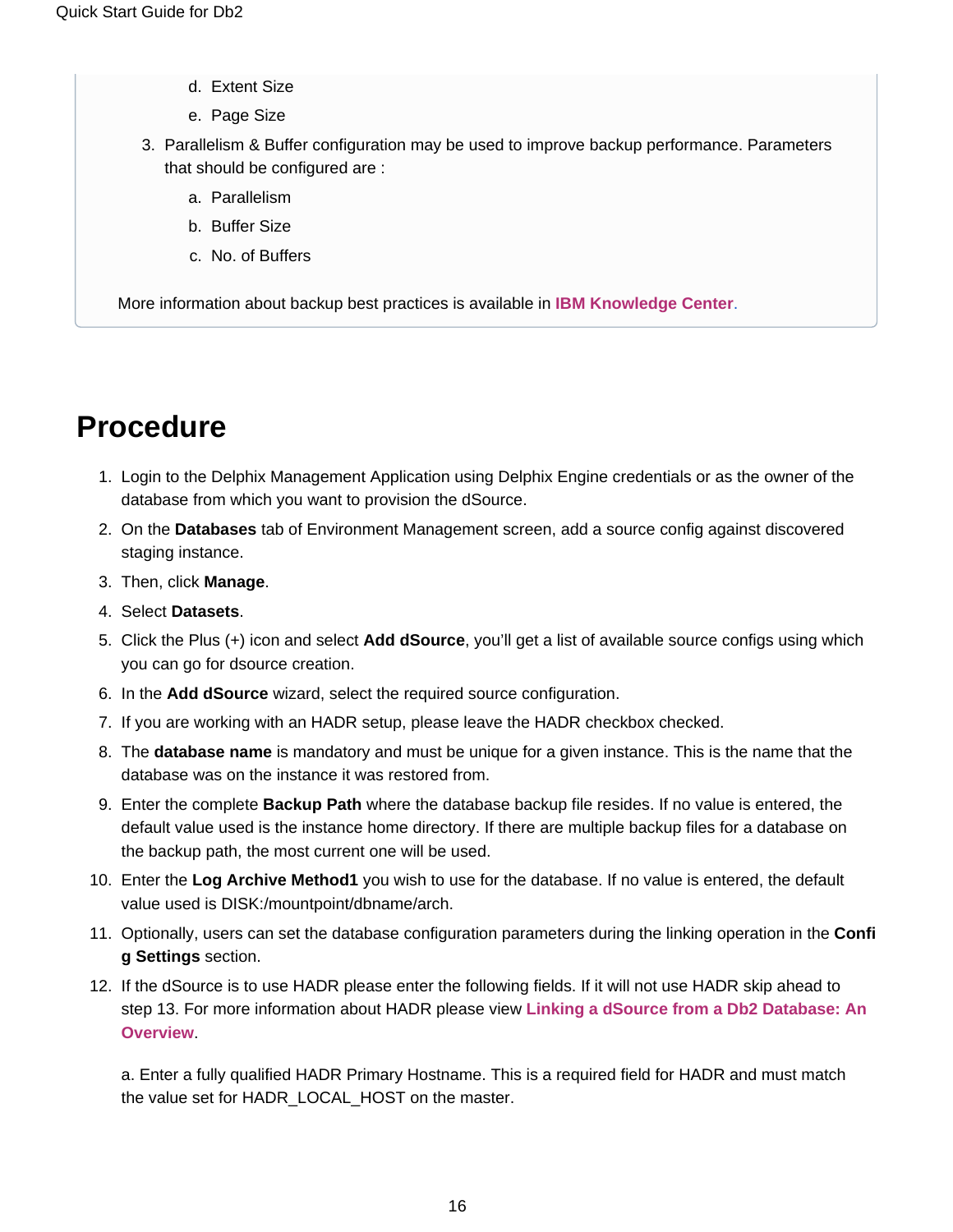b. Enter the port or /etc/services name for the HADR Primary SVC. This is a required field for HADR and uses the value set for HADR\_LOCAL\_SVC on the master.

c. Enter the port or /etc/services name for the HADR Standby SVC. This is a required field for HADR and uses the value set for HADR\_REMOTE\_SVC on the master.

- 13. Click **Next**.
- 14. Select a **dSource Name** and **Database Group** for the dSource.
- 15. Click **Next**.

You will get Data Management section where you need to specify staging environment and user which will be used for dsource creation.

- 16. Set the **Staging Environment** to be the same as the dSource host.
- 17. Select the **Staging Environment User** to be the same as the instance owner of the dSource instance.

#### **C** Changing the Environment User

If you need to change or add an environment user for the dSource instance, see **[Managing Db2](https://docs.delphix.com/display/DOCS537/Managing+Db2+Users+and+Instance+Owners)  [Users and Instance Owners](https://docs.delphix.com/display/DOCS537/Managing+Db2+Users+and+Instance+Owners)**.

- 18. Then, click **Next** and you'll get the Policies section. Set the desired **Snapsync Policy** for the dSource. For more information on policies see **[Advanced Data Management Settings for Db2 dSources](https://docs.delphix.com/display/DOCS537/Advanced+Data+Management+Settings+for+Db2+dSources)**.
- 19. Click **Next**.
- 20. Specify any desired pre- and post-scripts. For details on pre- and post-scripts, refer to **[Customizing](https://docs.delphix.com/display/DOCS537/Customizing+Db2+Management+with+Hook+Operations)  [Db2 Management with Hook Operations](https://docs.delphix.com/display/DOCS537/Customizing+Db2+Management+with+Hook+Operations)**.
- 21. Click **Next**.
- 22. Review the dSource Configuration and Data Management information in the summary section.
- 23. Click **Submit**.

The Delphix Engine will initiate two jobs to create the dSource: DB\_Link and DB\_Sync. You can monitor these jobs by clicking Active Jobs in the top menu bar, or by selecting System > Event Viewer. When the jobs have completed successfully, the database icon will change to a dSource icon on the Environments > Host > Databases screen, and the dSource will also appear in the list of Datasets under its assigned group.

#### **The dSource Configuration Screen**

<span id="page-16-0"></span>After you have created a dSource, the **dSource Configuration tab** allows you to view information about it and make modifications to its policies and permissions. In the **Datasets** panel, select the dSource you wish to examine. You can now choose the configuration tab to see information such as the **Source files, Data Management** configuration, and **Hook Operations**. For more information, see **[Advanced Data Management Settings for Db2 dSources](https://docs.delphix.com/display/DOCS537/Advanced+Data+Management+Settings+for+Db2+dSources)**.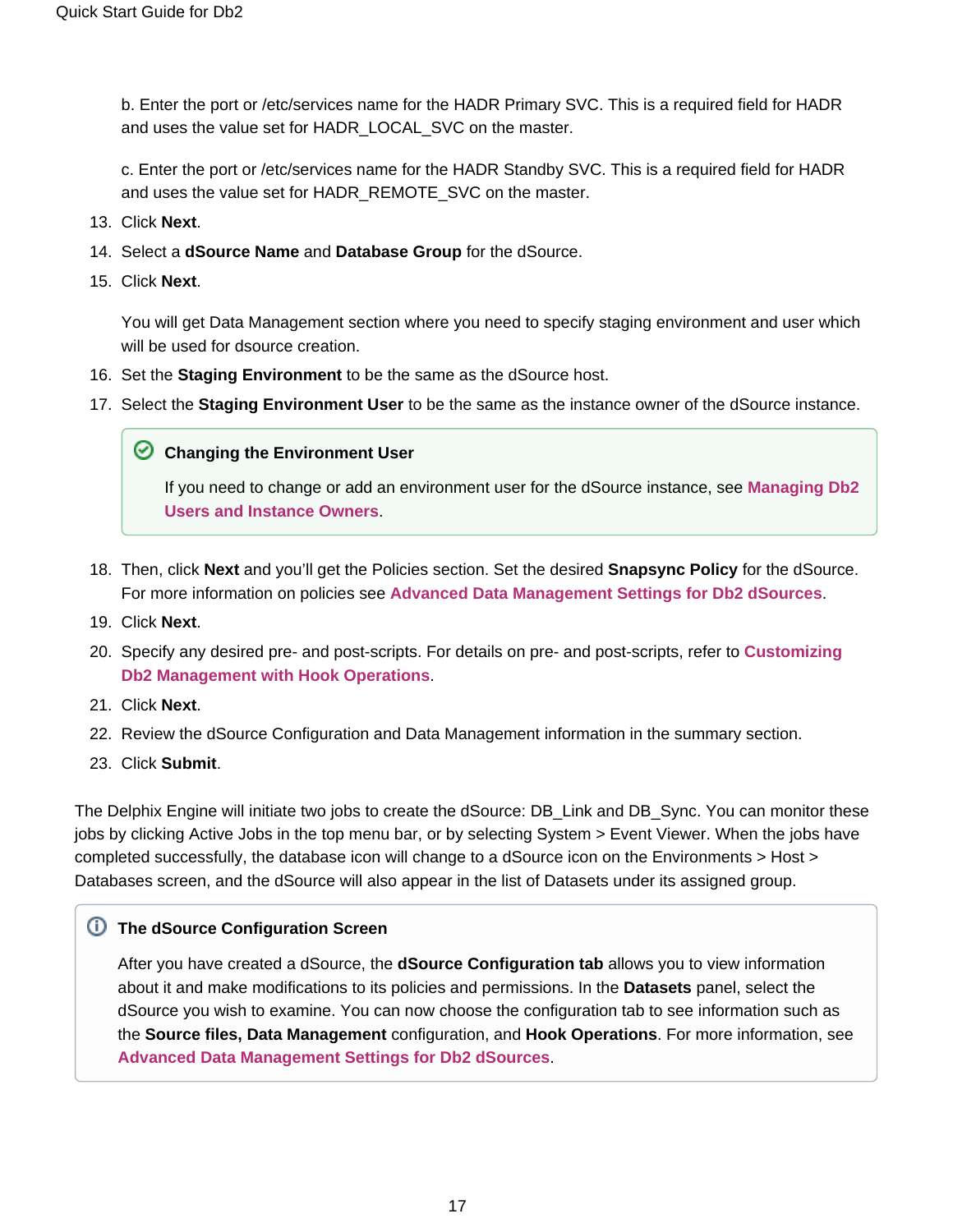# **Provisioning a Virtual Database (VDB)**

### <span id="page-17-0"></span>**Prerequisites**

- You will need to have linked a dSource from a staging instance, as described in **[Linking a Db2 dSource](https://docs.delphix.com/display/DOCS537/Linking+a+Db2+dSource)** or have created a VDB from which you want to provision another VDB
- You should have set up the DB2 target environment with necessary requirements as described in **[Requi](https://docs.delphix.com/display/DOCS537/Requirements+for+Db2+Hosts+and+Databases) [rements for Db2 Hosts and Databases](https://docs.delphix.com/display/DOCS537/Requirements+for+Db2+Hosts+and+Databases)**
- Make sure you have the required Instance Owner permissions on the target instance and environment as described in **[Managing Db2 Users and Instance Owners](https://docs.delphix.com/display/DOCS537/Managing+Db2+Users+and+Instance+Owners)**
- The method for **[Database Permissions for Provisioned Db2 VDBs](https://docs.delphix.com/display/DOCS537/Database+Permissions+for+Provisioned+Db2+VDBs)** is decided before the provisioning

You can take a new snapshot of the dSource by clicking the **Camera** icon on the dSource card. Once the snapshot is complete you can provision a new VDB from it.

### <span id="page-17-1"></span>**Procedure**

- 1. Login to the **Delphix Admin** application.
- 2. Click **Manage**.
- 3. Select **Datasets**.
- 4. Select a **dSource**.
- 5. Select a **snapshot** from which you want to provision.
- 6. Click **Provision VDB** icon to open Provision VDB wizard.
- 7. Select a target environment from the left pane.
- 8. Select an **Installation** to use from the dropdown list of available DB2 instances on that environment.
- 9. Set the **Environment User** to be the Instance Owner. Note: The picking of instance owner is only possible if you have multiple environment users set on that host.
- 10. Provide VDB Name as database name as parameter.
- 11. Optionally, set the database configuration parameters for the VDB.
- 12. Click **Next**.
- 13. Select a **Target Group** for the VDB. Click the green **Plus** icon to add a new group, if necessary.
- 14. Select a **Snapshot Policy** for the VDB.
- 15. Click **Next**.
- 16. Specify any desired hook operations. For details, on-hook operations, refer to **[Customizing Db2](https://docs.delphix.com/display/DOCS537/Customizing+Db2+Management+with+Hook+Operations)  [Management with Hook Operations](https://docs.delphix.com/display/DOCS537/Customizing+Db2+Management+with+Hook+Operations)**.
- 17. Click **Next**.
- 18. Review the **Provisioning Configuration** and **Data Management** information.